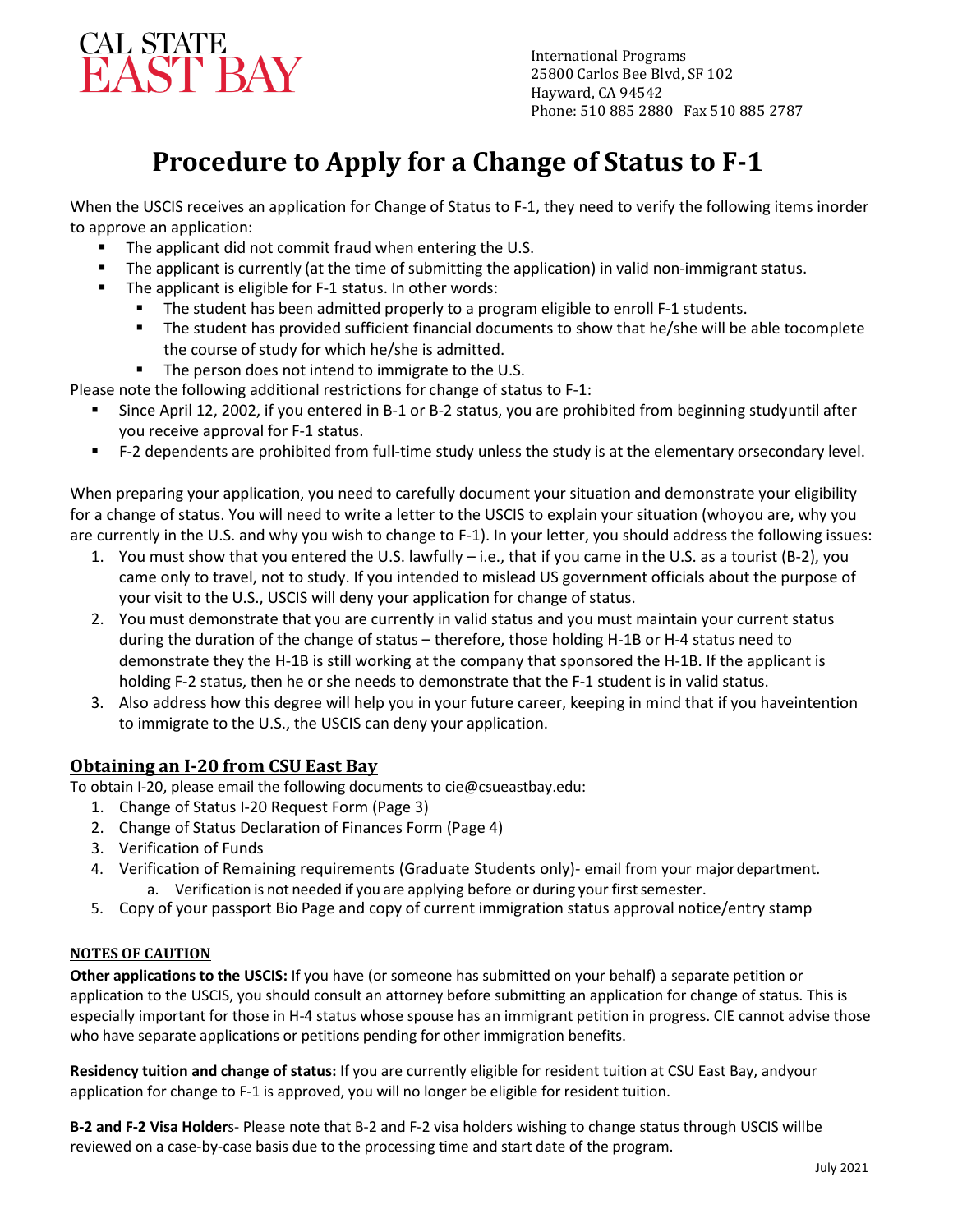| Apply for a Change of Status to F-1 with USCIS |                                                                                                                     | Apply for an F-1 Visa at a U.S. Embassy-                                                                                    |  |
|------------------------------------------------|---------------------------------------------------------------------------------------------------------------------|-----------------------------------------------------------------------------------------------------------------------------|--|
| (inside the U.S.)                              |                                                                                                                     | <b>Consular Processing (outside the U.S.)</b>                                                                               |  |
| 1.                                             | Form G-1145 (to receive application status notifications<br>from USCIS by email or text message)                    | Original CSUEB Form I-20 signed and dated by you and<br>1.                                                                  |  |
| 2.                                             | Required application fee and Biometrics fee, payable to U.S.                                                        | issued for Initial Attendance<br>Cal State East Bay Admission Letter                                                        |  |
|                                                | Department of Homeland Security. You may pay by personal                                                            | 2.<br>3.<br>Cal State East Bay Transcript showing your enrollment                                                           |  |
|                                                | check, money order, or Credit Card (Note: if paying by Credit                                                       | history                                                                                                                     |  |
|                                                | Card, USCIS Form G-1450 is required).                                                                               | Proof of current registration at Cal State East Bay (if<br>4.                                                               |  |
|                                                | • Fee amount will increase on Oct 2, 2020                                                                           | enrolled)                                                                                                                   |  |
| 3.                                             | Original Completed USCIS Form I-539                                                                                 | 5.<br>Your original passport                                                                                                |  |
| 4.                                             | Original Completed USCIS Form <b>I-539A</b> (if applicable)                                                         | Proof of financial support<br>6.                                                                                            |  |
| 5.                                             | Copy of your CSUEB Form I-20 signed and dated by you and<br>issued for Change of Status Requested                   | 7.<br>Completed online F-1 visa Application: Form DS-160.                                                                   |  |
| 6.                                             | Letter of Explanation                                                                                               | Follow U.S. Embassy instructions to pay the visa                                                                            |  |
| 7.                                             | Copies of your passport, current visa page/ USCIS Form                                                              | application fee.                                                                                                            |  |
|                                                | I-797 Notice of Action, and your most recent Form I-94                                                              | 8.<br>SEVIS I-901 Fee receipt (Pay \$350 at www.fmjfee.com                                                                  |  |
| 8.                                             | SEVIS I-901 Fee receipt (Pay \$350 at www.fmjfee.com and                                                            | and print out receipt)                                                                                                      |  |
|                                                | print out receipt.)                                                                                                 |                                                                                                                             |  |
| 9.                                             | Proof of financial support:                                                                                         | Contact the U.S. Consular Office where you plan to apply to<br>find out if any additional documents are required for an F-1 |  |
|                                                | Recommended: Bank statements from previous 4<br>$\bullet$<br>consecutive months with a monthly balance similar to   | visa application.                                                                                                           |  |
|                                                | the required amount                                                                                                 |                                                                                                                             |  |
|                                                | USCIS Form I-134 Affidavit of Support                                                                               | Please visit Travel.State.Gov to book your visa appointment                                                                 |  |
| 10.                                            | Copies of the primary visa holder's documents (if you are                                                           | (https://travel.state.gov/content/travel/en/us-                                                                             |  |
|                                                | currently on a dependent visa)                                                                                      | visas/study/student-visa.html)                                                                                              |  |
|                                                | His/her passport, current visa page/ USCIS Form<br>$\bullet$<br>I-797 Notice of Action (with expiration date in the | We highly recommend you apply for the F-1 visa in your<br>$\bullet$                                                         |  |
|                                                | future), and the most recent Form I-94                                                                              | home country. If this is not an available option, you might                                                                 |  |
|                                                | Employment verification Letter or Pay Stubs copies<br>$\bullet$                                                     | be able to apply at U.S. Consular Office that accepts visa<br>applications from Third Country Nationals (TCNs). Please      |  |
|                                                |                                                                                                                     | contact the Consulate directly to confirm they accept TCN                                                                   |  |
|                                                | You may be eligible to e-file your application. See                                                                 | F-1 visa applications.                                                                                                      |  |
|                                                | www.uscis.gov/i-539 for more information.                                                                           |                                                                                                                             |  |
|                                                | Where to file your application:                                                                                     | <b>NOTE:</b>                                                                                                                |  |
|                                                | Please find the mailing address directly on the USCIS website                                                       | **Students who chose to depart the U.S. and re-                                                                             |  |
|                                                | (https://www.uscis.gov/i-539-addresses).                                                                            |                                                                                                                             |  |
| $\bullet$                                      | We highly recommend you mail your application via UPS or                                                            | enter as an F-1 student are strongly encouraged                                                                             |  |
|                                                | FEDEX.                                                                                                              | to complete one academic vear in F-1 status                                                                                 |  |
| ٠                                              | We recommend you file your application within 30 days of                                                            | before applying for CPT and OPT. If you choose                                                                              |  |
|                                                | the I-20 issuance date.                                                                                             | to apply for CPT and/or OPT without completing                                                                              |  |
| $\bullet$                                      | NO STAPLES- place documents in order listed above                                                                   | one academic vear in F-1 status, CIE is not                                                                                 |  |
|                                                | When you receive the USCIS Form I-797 Notice of Action                                                              | responsible for any negative consequences                                                                                   |  |
|                                                | confirming receipt of your application, make sure to keep it                                                        | related to any future applications you file with                                                                            |  |
|                                                | for your records. You will need to refer to the receipt<br>number when checking your application status online.     |                                                                                                                             |  |
|                                                | Please email a copy of your receipt notice to the                                                                   | USCIS. **                                                                                                                   |  |
|                                                | International Student Advisor.                                                                                      |                                                                                                                             |  |
| ٠                                              | This application can take between 5 to 12 months to be<br>processed by USCIS.                                       |                                                                                                                             |  |
|                                                | Note: You cannot depart the USA while your application is                                                           |                                                                                                                             |  |
|                                                | pending with USCIS. Your application will be considered                                                             |                                                                                                                             |  |
|                                                | abandoned by USCIS due to your departure.                                                                           |                                                                                                                             |  |
|                                                |                                                                                                                     |                                                                                                                             |  |
|                                                | If your application is approved by USCIS:                                                                           | If your F-1 visa is issued by the U.S. Consular Office:                                                                     |  |
|                                                | You must bring the USCIS Form I-797, Notice of Approval                                                             | The first date you can enter the U.S. using your F-1 visa is 30                                                             |  |
|                                                | to the CIE office immediately and fill out the New Student                                                          | days prior to the program start date indicated on your Form I-                                                              |  |
|                                                | Information Form. CIE needs these documents to activate                                                             | 20.                                                                                                                         |  |
|                                                | your F-1 electronic record in the SEVIS database.                                                                   |                                                                                                                             |  |
|                                                |                                                                                                                     | After entering the U.S. as an F-1 student, you must bring your                                                              |  |
| If you receive a Request For Evidence (RFE)    |                                                                                                                     | passport, visa, and Customs and Border Protection (CBP)                                                                     |  |
|                                                | notification from USCIS:                                                                                            | entry stamp/print out of your electronic Form I-94 to the CIE                                                               |  |
|                                                | Contact the CIE office immediately because it is time-                                                              | office and fill out the New Student Information Form. CIE                                                                   |  |
|                                                | sensitive.                                                                                                          | needs these documents to activate your F-1 electronic record                                                                |  |
|                                                |                                                                                                                     | in the SEVIS database.                                                                                                      |  |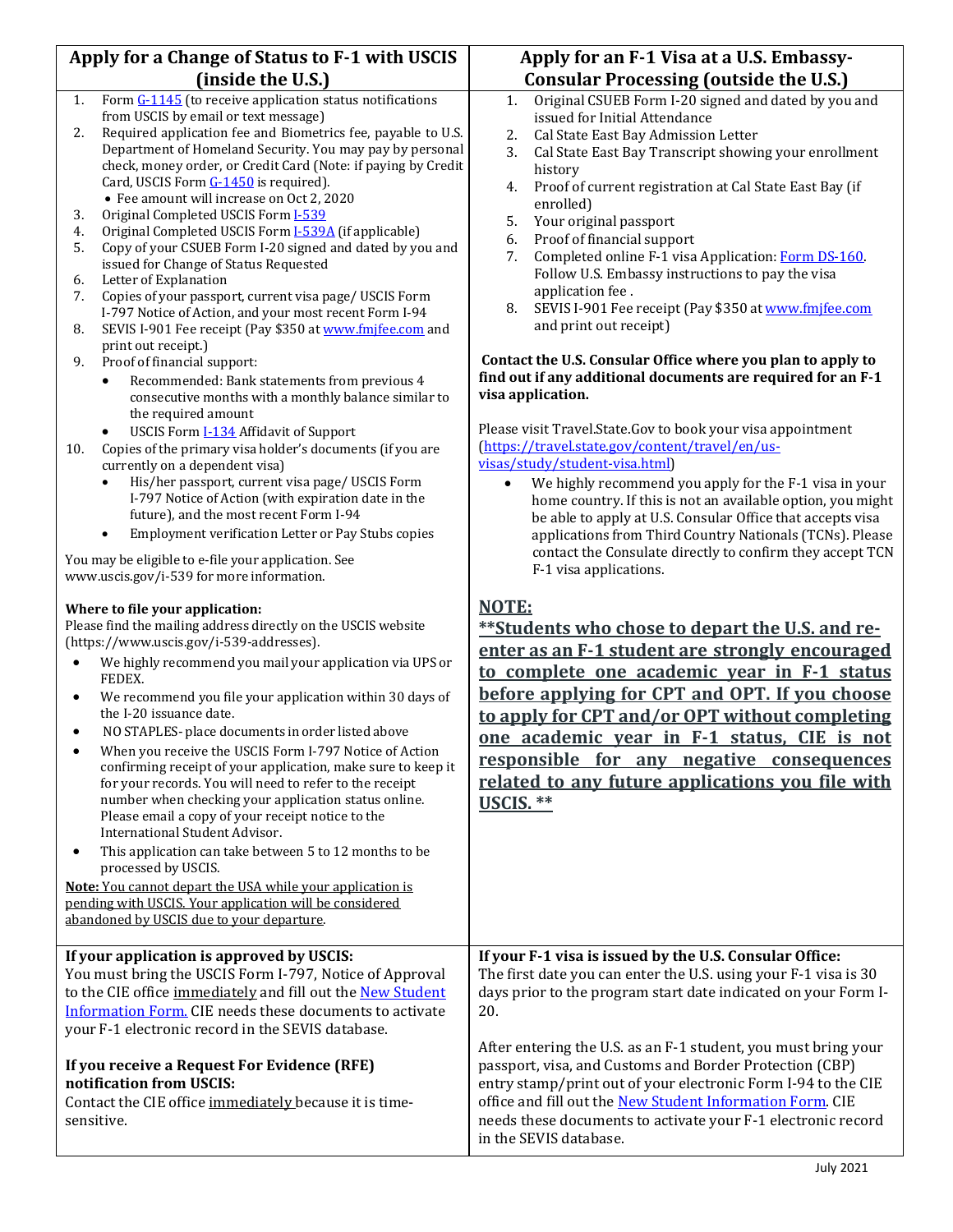

International Programs 25800 Carlos Bee Blvd, SF 102 Hayward, CA 94542 Phone: 510 885 2880 Fax 510 885 2787

## **I-20 Request Form- Consular Processing or Change of Status to F-1**

Please complete this form to request an Initial I-20 for Consular Processing or Change of Status from CSUEB.

## **Student Information**

| Family/Last Name:                                                                                   | First Name:                        |  |  |  |  |
|-----------------------------------------------------------------------------------------------------|------------------------------------|--|--|--|--|
| NETID:                                                                                              | <b>Current Immigration Status:</b> |  |  |  |  |
| City of Birth:                                                                                      | Date of Birth:                     |  |  |  |  |
| Country of Birth:                                                                                   | Country of Citizenship:            |  |  |  |  |
| Email:                                                                                              | U.S. Phone $#$ :                   |  |  |  |  |
| Home Country Address (include street number & name, city, state, postal code, country)              |                                    |  |  |  |  |
| US Address (include street number, street name, apartment number (if applicable), city, state, zip) |                                    |  |  |  |  |

## **Application Method- choose ONE option only.**

 **USCIS**- I intend to apply for Change of Status to F-1 with USCIS while remaining inside the USA. This I-20 will not **be** valid for travel.

• I understand that I am required to submit a copy of my receipt notice to CIE within 10 days of receiving it.

 **Consular Processing-** I intend to apply for an F-1 visa at a U.S. Embassy outside the USA. This I-20 is not valid for mail to USCIS.

**\*\*Students who chose to depart the U.S. and re-enter as an F-1 student are strongly encouraged to complete one academic year in F-1 status before applying for CPT and OPT. If you choose to apply for CPT and/or OPT without completing one academic year in F-1 status, CIE is not responsible for any negative consequences related to any future applications you file with USCIS. \*\***

## **Check-In Upon Approval or Arrival in the U.S.**

 I understand that I must complete the Check-In procedure within 10 days of receiving the approval notice or upon arrival into the U.S. in F-1 Status.

**USCIS**- procedure requires you submit a copy of your Approval Notice from USCIS and a completed New Student Information Form

**Consular Processing**- Procedure requires you submit a copy of your F-1 visa and printout of your I-94 showing F-1 and D/S.

Student Signature:  $\vert$  Date: